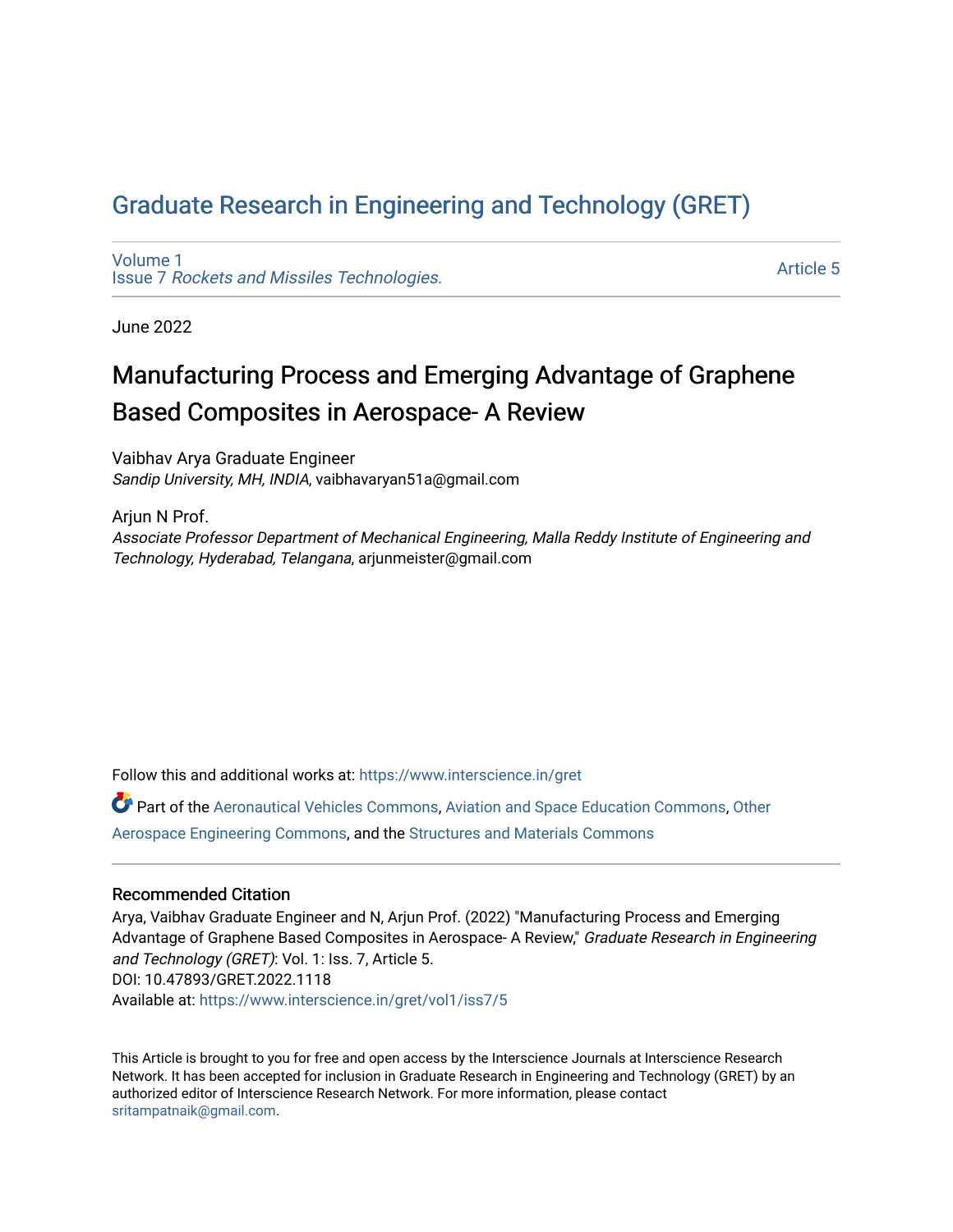# Manufacturing Process and Emerging Advantage of Graphene Based Composites in Aerospace- A Review

# Cover Page Footnote

The authors wish to thank Sandip University and Malla Reddy Institute of Engineering and Technology for providing the facility and to carry out this work.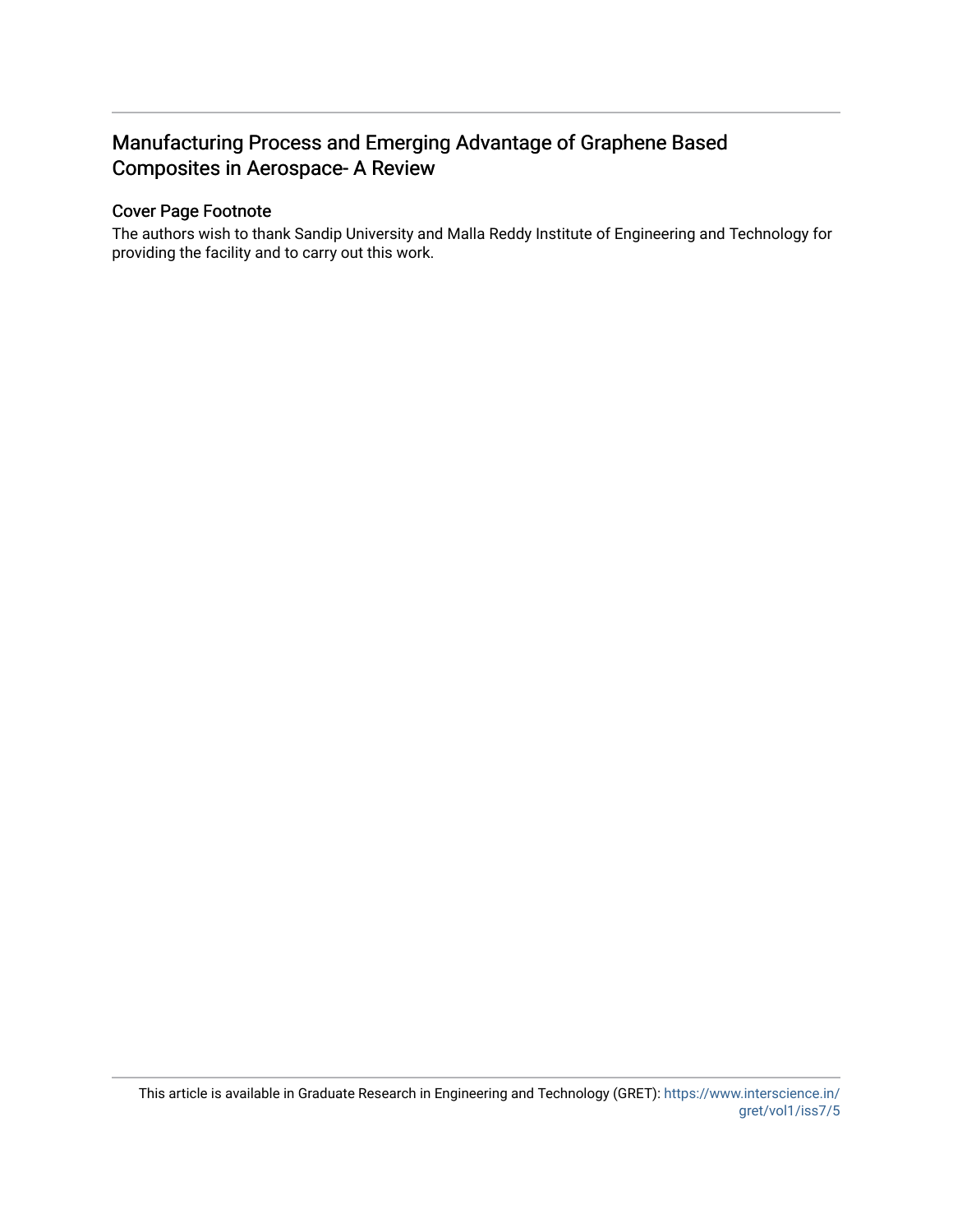# **Manufacturing Process and Emerging Advantage of Graphene Based Composites in Aerospace- A Review**

Vaibhav Arya Aerospace Graduate Engineer Sandip University Nashik, India Vaibhavaryan51a@gmail.com

*Abstract***—The cardinal pillar for this paper is to showcase the composition of Graphene-based composites and reveal the hidden uses of Graphene-based composites in aerospace dominion. This paper briefly discusses the different methods by which graphene-based composites can be synthesized mostly those with functional polymers and inorganic nanostructures and additionally covers a few of the applications of graphene-based composites such as lightweight, fire retardancy, and additive manufacturing.Moreover, this detailed paper also brings up crucial highlights where graphene-based composites have covered long distances from the research lab to commercialization, specifically focusing on aerospace industries.**

*Keywords-Graphene based composites, Polymers, Graphene oxide, Nanoparticles, Nanocomposites, Application, Aerospace, Aircraft*

#### I. INTRODUCTION

A massive amount of analysis and experiments have been researched in the past years to prepare inorganic nanostructures without any effects on their shape, size, crystallinity, and functionality further increasing their efficiency. Ex-situ hybridization and in-situ crystallization are the two most common and efficient manufacturing processes for graphene based composites.

Therefore later in this detailed paper, a further discussion about the core applications for graphene-based composites and how can they really be implemented are mentioned. Targeting the key aspects in aerospace industries. In essence to graphene-based composites application such as, if even 1% of lightweight is achieved in any size aircraft it could save us more than 1 billion USD on fuel and in additive manufacturing, it could make the component production more efficient and lastly graphene-based composite plays a vital role on barricading the further burning in an aircraft.

# II. GRAPHENE BASED COMPOSITES PREPARATION

#### *A. EX-SITU HYBRIDIZATION*

The blending of COTS nanocrystals and graphene-based composites in solutions is recognized as ex-situ hybridization. The modification of the nanocrystals and graphene sheets is usually done for better binding through

Arjun. N Associate Professor Malla Reddy Institute of Engineering and Technology Secunderabad, India arjunmeister@gmail.com

either non-covalent interactions or chemical bonding and all of this is mostly carried out before blending. For example, 2-mercaptopyridine modified Au nanoparticles (NPs)[2] or benzyl mercaptan-capped CdS NPs[3] have been successfully joined to GO or rGO surfaces through the neat arrangement of pi-pi. Similarly, rGO sheets can be further modified with adhesive polymers for binding the NPs, which has already been observed in the Nafion-coated rGO/TiO2 composites. Bovine serum albumin (BSA) protein one of the Amphiphilic bio-polymers also plays a role in Improving the rGO surface through the pi-pi interaction, which correspondingly illustrates as a universal adhesive layer to absorb Au, Ag, Pt, and Pd NPs.[1]

#### *B. IN-SITU CRYSTALLIZATION*

We know that the ex-situ hybridization has the ability to priorly select the nanostructures with recommended functionalities. However, this may sometimes give undesirable values such as low density and incomplete encapsulation of the nanostructures on the GO/rGO surfaces.[2] Comparing in-situ crystallization with ex-situ hybridization, the in-situ crystallization has static encapsulation of nanocrystals through the surface functionalization by regulating the nucleation points on GO/rGO.[2]

#### III. TYPES OF IN-SITU CRYSTALLIZATION

#### *A. SOL-GEL METHODS*

The sol-gel process is a procedure in which solid materials are created from small molecules. This method is widely used in the preparation of metal oxide structures and film coatings, with metal alkoxides or chlorides. Therefore, the process engages in the conversion of monomers into a colloidal solution (sol) that acts as the precursor for the gel of either discrete particles or network polymers. What's more, is that the in-situ sol-gel, this method has a beneficial factor of the OH groups of the GO/rGO sheets, since it plays a vital role at the nucleation sites for the hydrolysis. We also see the chemical bonding of metal oxide nanostructures with the GO/rGO surfaces. Sol-gel methods are used in the in-situ for the preparation of TiO2, Fe3O4, and SiO2 nanostructures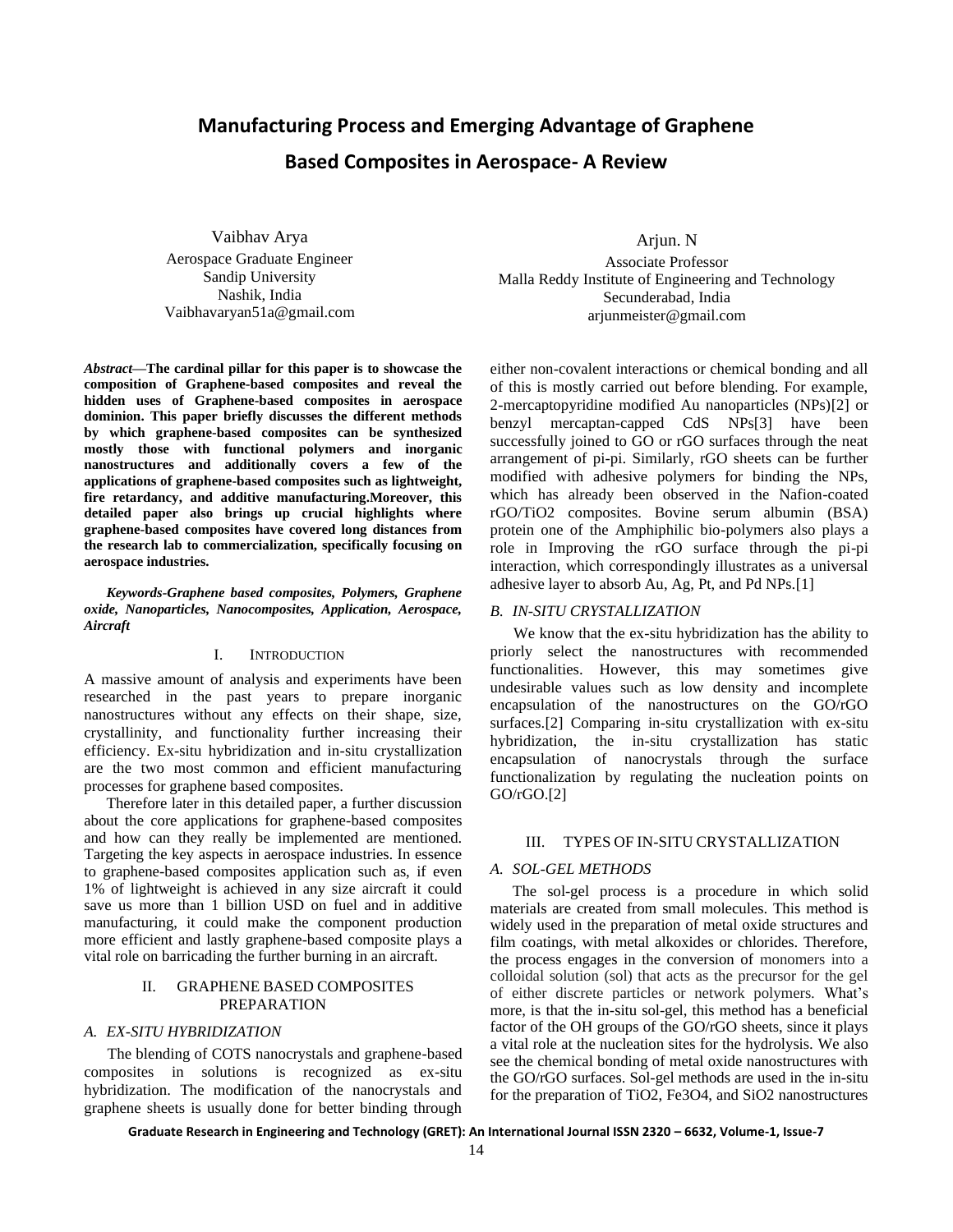on FGS (or rGO) sheets. For example, the typical precursors such as TiCl3, titanium isopropoxide, and titanium butoxide, are used for TiO2, which results in nanorods, NPs, or macro– mesoporous framework of TiO2 based on their applied contrasting analysis.

#### *B. ELECTROCHEMICAL DEPOSITION*

Electrochemical deposition of inorganic crystals is directly inscribed on the surface of the graphene-based composites, in the absence of post-synthetic transfer for the composite materials, which is an alluring practice for thin-based applications. ZnO, Cu2O, and CdSe are some of the nanostructures which successfully settle on the surface of the rGO or CVD-graphene films. For example, ZnO nanorods that settle on spin-coated rGO thin films on quartz, with the help of ZnCl2 which is the oxygen-saturated aqueous solution, and KCl that acts as an electrolyte.[4] This type of practice is further extended to deposit nanostructures like Cu2O and Cl-doped n-type Cu2O on rGO films, where uniform thin films are deposited onto the flexible polyethylene terephthalate (PET) flat substrates. A well-maintained sequence of nanostructure patterns can also be cooked by electrochemical deposition using a porous template<sup>[6]</sup> instead of adding random deposition of nanostructures on rGO films. As the report states that on the CVD-grown graphene sheets a layer of mesoporous silica film was first established by the use of the sol-gel process, and then on the surface of graphene CdSe NPs were electrochemically deposited through the pores of the precoated silica film. So, after the removal of the silica film by HF etching a systematized CdSe NPs were disclosed on the graphene. (Fig. 1).



Figure 1. TEM image of ordered CdSe NPs electrochemically deposited on a graphene sheet. Reproduced with permission from ref. 183. Copyright 2010, John Wiley & Sons, Inc.

# *C. ORDERED METAL OXIDE-GRAPHENE COMPOSITES VIA IN-SITU SELF-ASSEMBLY*

A distinguished method has been established to prepare the ordered metal oxide-graphene hybrids by the assisted self-assembly[6] substance that tends to deduce the surface tension of a liquid in which it is dissolved rather than the neat random arranging of graphene-based hybrid nanosheets. After the mixing of anionic surfactants with rGO sheets which are joined to the hydrophobic domains of the surfactant micelles (Fig. 2A), we observe the introduction of metal cations that will bond to the surfactants which are assembled on rGO, giving an overall ordered structure (Fig. 2B). Then in-situ crystallization takes place by the use of redox or hydrolysis reactions, resulting in the alternating layers of rGO/metal oxides. For example, NiO, SnO2, and MnO2 (Fig. 2C and D).



Figure 2. (A–C) Schematic illustrations ofmetal oxide/rGO composites. (A) Absorption of surfactant hemimicelles on the surfaces of the rGO (B) The self-assembly of anionic sulfonate surfactant on the graphene surface (C) Layered metal oxide–rGO composites composed of alternating layers of metal oxide nanocrystals and rGO stacks. (D) High-magnification TEM of SnO2/rGO composites. Copyright 2010, American Chemical Society.

#### IV. GRAPHENE-POLYMER COMPOSITES

The 3D arrangement and the kind of interaction between graphene sheets and polymers is what graphene–polymer composites are based on and this is further categorized into three types, which are graphene-filled polymer composites, layered graphene–polymer films, and polymer-functionalized graphene nanosheets.

The most common fillers such as amorphous carbon and carbon nanotubes (CNTs) extracted from carbon are used to amplify the electronic, mechanical, and thermal properties of polymer matrices. However, graphene-based fillers are predicted to substitute CNT due to their low cost. The dispersity and its bonding with the polymer matrix are crucial factors to attain optimal properties of the composites while reducing the content of the graphene filler. And with this outlook in our mind, graphene-filled polymer composites are prepared by solution mixing, melt blending, and in situ polymerization.

# *A. FABRICATION METHODS*

Solution mixing is the most accessible method for the preparation of polymer composites. GO can directly be mixed with water-soluble polymers, such as poly(vinyl alcohol) (PVA), at copious concentrations, because of the residual oxygen-containing functional groups. However, the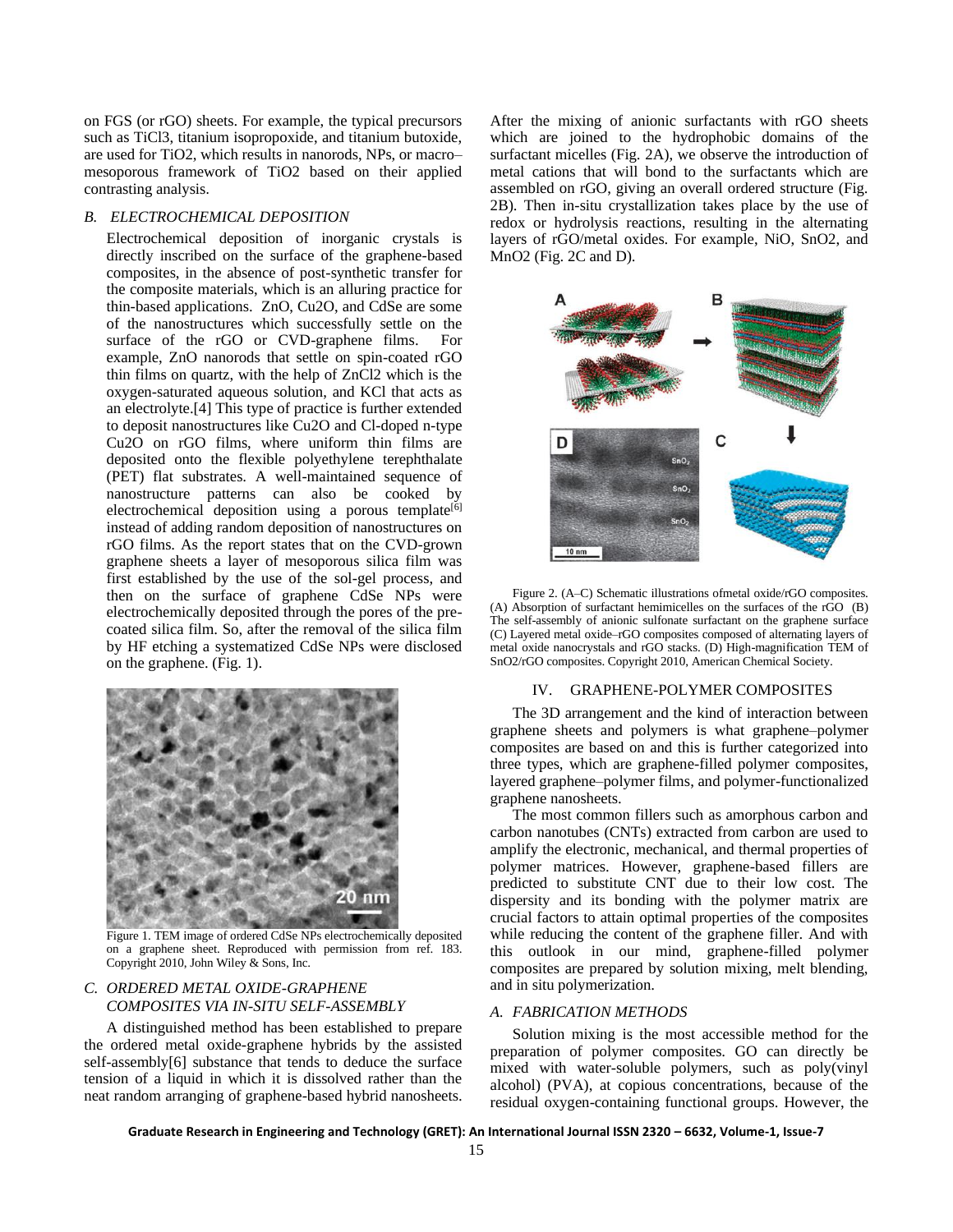polymer and the filler are bad solvent compatibility which makes them bad at achieving dispersion. Thus, non-polar solvents and other forms of graphene in particular expanded graphite (EG) and rGO, in which GO does not dissolve, represent the limited solubility in both organic and inorganic solvents. Sonication is used to produce metastable dispersions of graphene derivatives, which is then further mixed with polymer solutions like poly(methyl<br>methacrylate) (PMMA), polyaniline (PANi), methacrylate) (PMMA), polyaniline (PANi), polycaprolactone (PCL), and polyurethane (PU), to cure the above problem. To mix graphene-based fillers and the polymer matrices high-speed shearing combined with the ice-cooling method is practiced. During the two processes mentioned above re-stacking, aggregation, and folding of the graphene-based nanosheets are inescapable which ultimately reduces the specific surface area of the 2D fillers. To provide graphene-based fillers with good solubility in various kinds of solvents is only possible when solution mixing is done prior to surface functionalization. For example, we have observed phenyl isocyanate-modified GO sheets to have better dispersity in polystyrene (PS) solution in DMF. The polymer matrix resists the re-aggregation of rGO sheets to retain a homogenous suspension in the course of the wake of in-situ reduction of GO.[7]

To blend the filler and matrix materials, it is necessary for melt compounding to have both high-shear forces and high melting temperature. Therefore, for graphene filler and the polymer matrix, it is not compulsory to have a similar solvent. By applying the melt compounding, Polylactide (PLA)-exfoliated graphite (EG) composite and PET–rGO graphene composite are successfully prepared. The breakage of the filler materials, such as CNTs and graphene nanosheets, can be observed during the use of high shear forces in melt compounding.

To develop graphene-filled polymer composites, such as those with epoxy and polyaniline (PANi). In-situ polymerization technique is used which is yet another conventional method of preparing it. The graphene-based filler is blended with epoxy resins under high-shear forces, in the presence of a curing agent which begins the polymerization, is the classic process used for preparing graphene-epoxy composites. An oxidative agent like ammonium persulfate is used to ease the polymerization for PANi since it is an oxidative process. On the other hand, insitu electro polymerization can be used for the preparation of graphene-PNAi composite. For example, the working electrode made from graphene paper in a three-electrode cell the deposition of PANi is observed along with the solution which contains aniline monomers as the electrolyte. Graphene is successfully monitored being absorbed in other polymer matrices, like silicone, and poly(vinyl chloride/ vinyl acetate) copolymer, additionally to the epoxy and PANi through the in-situ polymerization.

### *B. LAYERED GRAPHENE-POLYMER FILMS*

Graphene derivatives can also be composited with polymers in layered structures that are fabricated for the directional load-bearing membranes, and thin films for photovoltaic applications. Whereas in graphene-filled polymer composites we observe that the graphene fillers are nonuniformly distributed in the polymer matrices. For instance, the Langmuir-Blodgett (LB) technique is used to deposit GO sheets onto the films of polyelectrolyte poly(allylamine hydrochloride) (PAH) and poly (sodium 4-styrene sulfonate) (PSS) multi-layers (Fig.3 A)[8], by assembling them in layer-by-layer. The outcome produced is that the directional elastic modulus of the composited membrane is from 1.5 to 20 GPa with 8 vol% loadings of the graphene (Fig.3 B) which is good and highly escalating.[1]



Figure 3. (A) Schematic illustration of fabrication and assembly of the freestanding GO-LbL film. (B) Plot showing the variation of elastic modulus calculated theoretically (under parallel and random orientation) and obtained experimentally (using buckling and bulging measurements) with the volume fraction of GO. Reproduced with permission from ref. 215. Copyright 2010, American Chemical Society.

# *C. POLYMER FUNCTIONALIZED GRAPHENE NANOSHEETS*

The best thing about Graphene derivatives filler are that they can not only be used as decorations in 2D template polymer but can also be used to nourish or reinforce the properties of polymers using covalent and non-covalent functionalization's. The solubility of the graphene derivatives and the resulting hybrid nanosheets with auxiliary performance can be improved by the polymer coating. The reaction between the functional groups of the polymers and the oxygenated groups on the GO or rGO surfaces is what the covalent functionalization of graphene derivatives is mainly dependent upon. In the preparation of GO-PVA composite sheets, esterification of the carboxylic groups in GO with the hydroxyl groups in PVA is observed. The process to bind the six-armed polyethylene glycol(PEG)-amine stars involves the carboxylic groups on GO in the carbodiimide-catalyzed amide formation. Therefore, at the margin of the GO sheets the carboxylic groups are confined. Amine and chloride groups are some of the non-oxygenated functional groups which are necessary for the grafting of certain polymers. However, before the grafting of polymers more choices of approach are required to amplify GO/rGO surfaces with additional chemical reactions. For example, the fluorene-thiophene-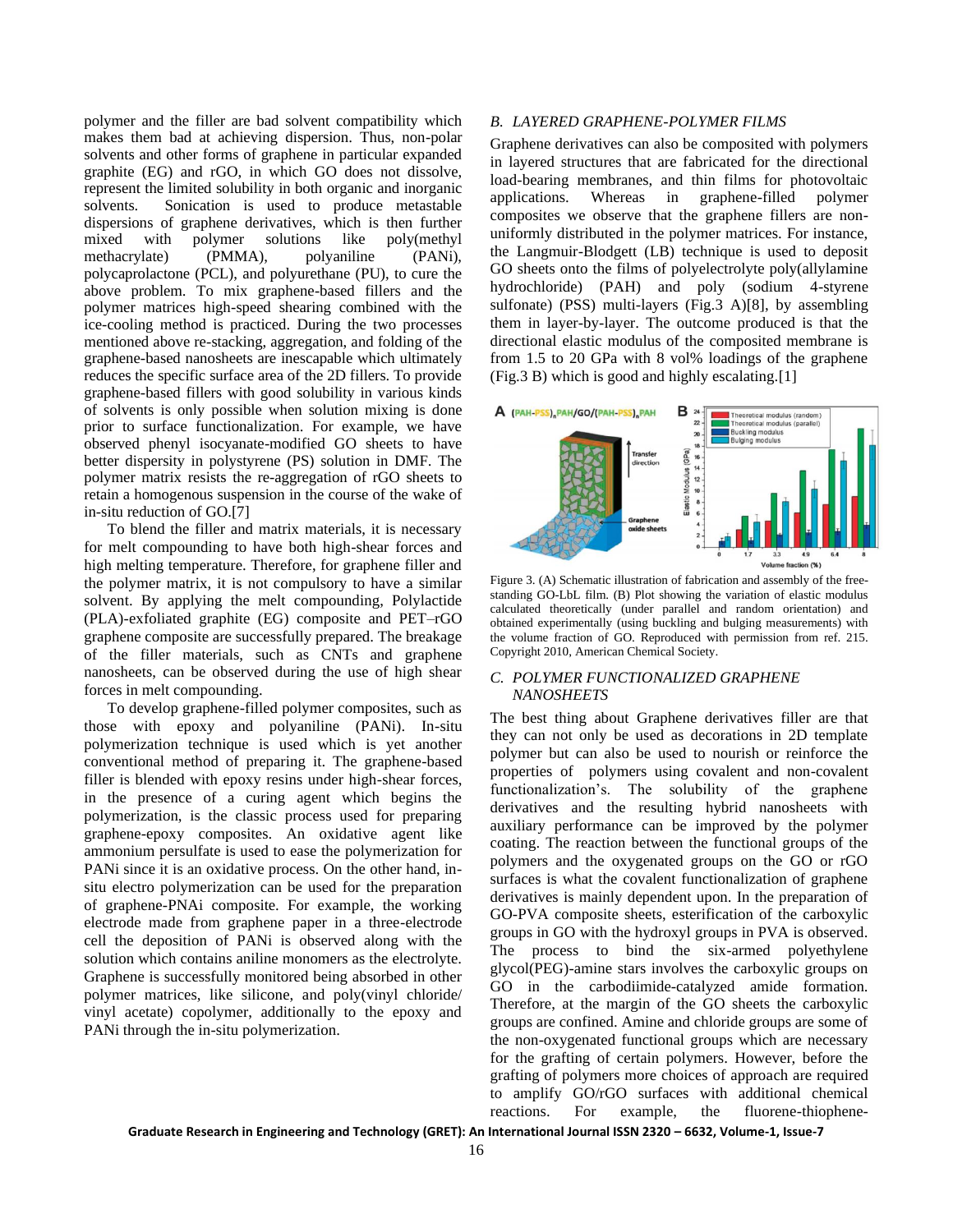benzothiadiazole polymer is been seen grafting covalently onto the rGO surface via Suzuki reaction through the 4 bromophenyl groups, after the 4-bromophenyl groups were coupled on the rGO surface through the diazonium reaction. PS that has been successfully grafted onto the rGO sheet with controlled density is based on which the pre-bonded diazonium group on rGO acts as the initiator for atomic transfer radical polymerization (ATRP). The APTESmodified GO surface can be further bonded with maleic anhydride polyethylene (MA-g-PE) when acyl-chlorinated GO sheets are further reacted and connects to the triphenylamine-based polyazomethine (TPAPAM) and MeOH-terminated p3HT.

The example mentioned previously shows that graphene-based sheets hold the probability of being adaptable due to the rich surface chemistry of GO/rGO because of the covalent functionalization of polymers. However, the van der Waals force, electrostatic interaction, or pi–pi stacking makes it easier to carry out the chemical structure of the capped rGO sheets without being reformed and provides functional means to tailor the electronic/optical property and solubility of the nanosheets, thus being the non-covalent functionalization, which depends upon them. The in-situ reductions of GO with hydrazine in the presence of poly(sodium 4-styrene sulfonate) (PSS) was the first-ever example of the non-covalent functionalization of rGO sheets that were experimented. Whereas the rGO was stabilized by the hydrophobic backbone of PSS and the betterstrewing of the hybrid nanosheets in water was balanced by the hydrophilic sulfonate side groups. Later it was expected to gain good solubility in different kinds of solvents when conjugated polyelectrolytes with various functionalities were used and at the same time, it acquired optoelectronic properties also. The solubility of graphene-polymer nanocomposites can be improved in both high and low polar solvents if amphiphilic coil-rod-coil conjugated triblock copolymer is used. (Fig. 4A shows the chemical structure of PEG-OPE). The basal plane of the in-situ reduced GO can cohere with the conjugated rigid-rod backbone of PEG-OPE using the pi-pi interaction (Fig. 4B), hence an amphiphilic outer-layer surrounding the rGO sheet is formed by the lipophilic side chains and the two hydrophilic coils of the backbone. The uniformly coated polymer layer of the obtained rGO sheets (Fig. 4C) is soluble in both organic flow (such as toluene and chloroform) and water-miscible high polar solvents (such as water and ethanol).<sup>[1]</sup>



Figure 4. (A) Chemical structure of PEG–OPE. (B) Schematic illustration of fabrication of PEG–OPE stabilized rGO sheets. (C) Tapping mode AFM image and cross-sectional analysis of PEG–OPE–rGO on mica. Reproduced with permission from ref. 14. Copyright 2010, John Wiley & Sons, Inc.

### V. APPLICATIONS

#### *A. Solving Lightweight using Graphene-based composites*

When speaking for lightweight aircraft manufacture, materials utilized for it should have low density and good structural properties. Apparently, materials such as aluminum alloys still hold the problem in weight category, and therefore an airplane frame is mostly comprised of Aluminium.The magnificent outcome can be accomplished in aerospace industries, terminating the redundancy and minimizing weight, if we utilize a certain amount of nanoparticles. Thus providing us with the solution to tackle thelightweight conundrum.The graphene and its based composites in recent studies have proven to show outstanding results such as ultra-high aspect ratio, high stiffness, and surface modification giving reduced weight and enabling us to construct material. Making it an asset in the following industries. Therefore, a certain amount of graphene has the power to corroborate with thermoplastic and thermosetting systems at the matrix interfaces through stress transfer which permits the components to withstand more load [10,11]. CFRP (Carbon Fibre Reinforced Polymer) composites have good mechanical reinforcement since it has splendid interfacial bonding between the fiber and resin.

For example, GF partners Aernnova, Grupo AntolinIngenieria, and Airbus produced a leading edge for an Airbus A350 horizontal tailplane using graphene-based CFRP composite in figure 5.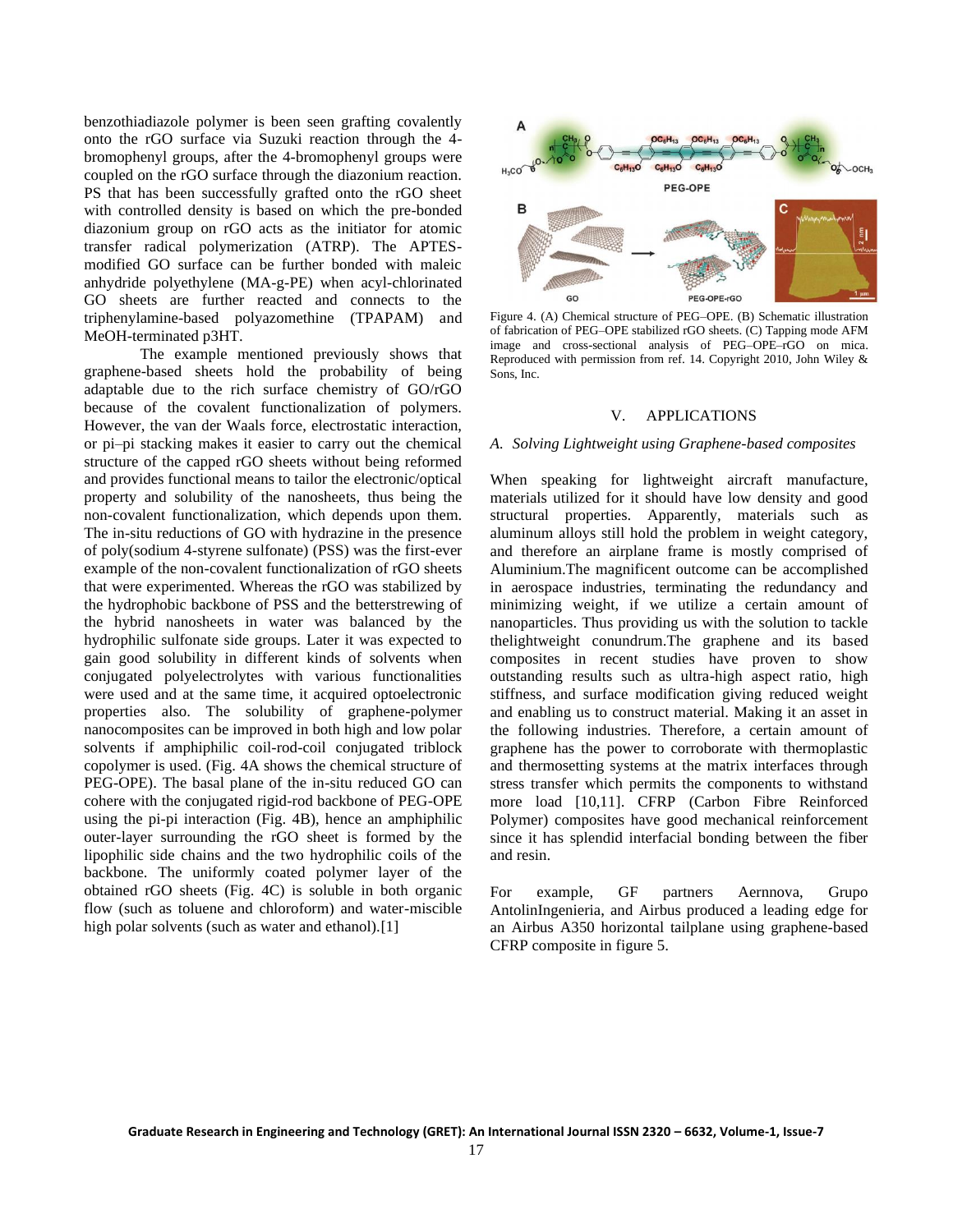

Figure 5. Horizontal tailplane using graphene-based CFRP composite

# *B. Additive manufacturing from Graphene-based composites*

The diversified properties of graphene when blended with Advanced thermoplastics will enable humanity to up their game in Additive manufacturing. Additive manufacturing is a technique to produce highly intricate 3D objects layer by layer for many structural and repair applications. Essentially there are two common techniques that are practiced and they are; fused deposition modeling (FDM) and selective laser sintering(SLS).In additive manufacturing, material that manifests superlative mechanical and chemical properties at high temperatures is a semi-crystalline advanced material Polyetheretherketone (PEEK) in situ from the polyaryletherketone (PAEK) family [12-13]. Although PEEK properties already being good, it can further be tailored well with the help of graphene. Which will benefit the aerospace dominion with the wear resistance, mechanical, thermal, and electrical properties.

Using GRM (Graphene and Related Materials) material to print aerospace components will provide us with good efficiency and due to GRM's good thermal properties, it will result in swift manufacture and development and strengthening of mechanical properties which will permit us to use AM plastics for non-critical and, potentially, critical components.

## *C. Using Graphene-based composites to prevent fire*

Our safety concerns with an aircraft to catch fire is increasing as plastics are being used to tackle the lightweight conundrum and they are easy to design. Therefore in next few years the plastic flame retardant market is going to increase. Essentially, carbon fibre and glass fibre have the capability to brace thermoplastic and thermosetting matrix polymers. Not to mention these reinforced plastics have copious sublime applications such as wings, decks, cabins, kitchens, propulsions systems, bearings, cooling systems, and other critical and non-critical components[14]. The grim fact about the polymer resins used in FRP (Fiber Reinforced Polymer) are that when they catch a fire they release smoke and toxic gases[15,16]. However many flame retardant additives such as halogen, phosphorus, metal oxide and hydroxide based materials are being used to decrease the flammability of the plastics. But still many are cut out from the list due to their toxicity produced when they are burnt and released in the form of gases.

Apparently, the scientists are toiling how graphene can be used within thermoplastics and FRP composites with a mindset of developing materials which have good fire resistance and lower toxic fume release and can be used in aerospace cabin components.

Interestingly, when graphene imbued into a polymer matrix, it can effectively alter the pyrolysis, thermal conductivity and heat absorption [17]. Thus disturbing the combustion process by limiting the heat and fuel sources from ignition [18]. And this full effect is known as synergistic effect, upon graphenes decomposition, char layer is formed on the surface, creating dense barrier leading it to cut off the propagating heat and preventing it from further burning. In addition, the char layer also minimizes the release of toxic gases. With this evidence its safe to manufacture cabin interior components with the above materials.

## VI. CONCLUSION

This article has spotlighted the synthesis techniques for graphene-based composites. In addition to that, this paper has also mentioned the case studies where graphene is motivating the researchers to manufacture graphene-based composites for aerospace industries due to their outstanding performance. However, there are also existing applications such as energy storage technologies (supercapacitors, batteries), energy harvesting (solar, wind), thermal management (cooling for satellites) to name a few.

#### **REFERENCES**

- [1] Huang, X., Qi, X., Boey, F. Y. C., & Zhang, H. (2012) Graphene-Based Composites. Chemical Society Reviews, 41, 666-686
- [2] J. Huang, L. Zhang, B. Chen, N. Ji, F. Chen, Y. Zhang and Z. Zhang, *Nanoscale*, 2010, **2**, 2733-2738
- [3] M. Feng, R. Q. Sun, H. B. Zhan and Y. Chen, *Nanotechnol.*, 2010, **21**, 075601.